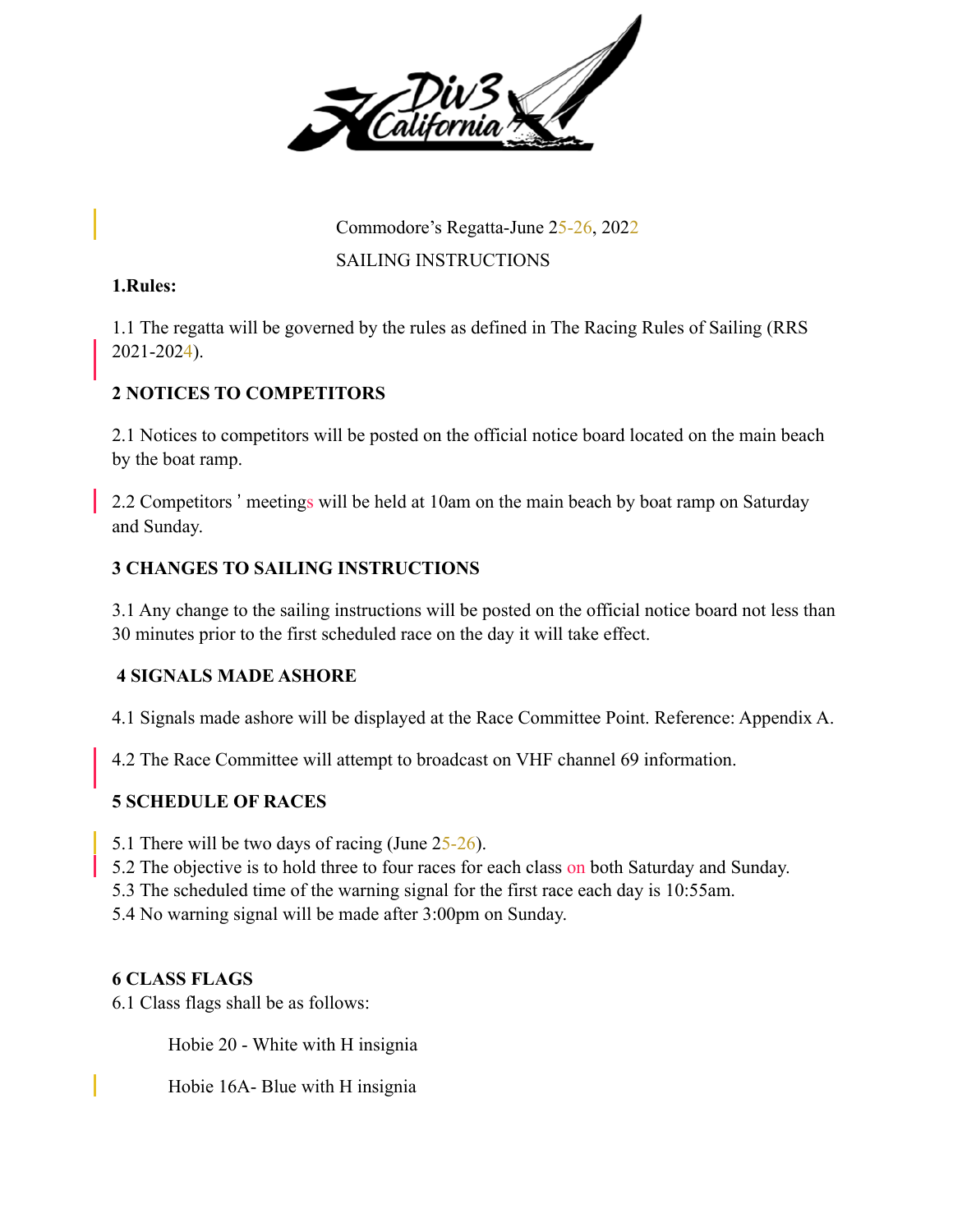Hobie 18, Wave - TBD Weta: TBD Open: TBD

# **7 THE COURSES**

7.1 Huntington Lake specific courses will be used. Reference: Appendix A.

7.2 No later than the preparatory flag (4 minutes before the start of a class), the race committee will designate the course by displaying the course number on a placard on the Race Committee Point. *This changes RRS 27.*

# **8 MARKS**

8.1 Marks will be yellow cans in fixed positions..

8.2 Mark 8 is a gate if two marks (one yellow can and one inflatable shape) are set.

8.3 All marks shall be left to port, except for Mark 1, which shall be left to starboard.

# **9 THE START**

9.1 The Start Line will be between Buoy S approximately 50 feet off the Race Committee Point and Mark X. *This changes RRS Race Signals.* Buoy F is not part of the start line.

9.2 Boats whose warning signal has not been made shall avoid the starting area during the starting sequence for other races.

9.3 A boat starting later than four minutes after her starting signal will be scored Did Not Start without a hearing. This changes RRS A5.

# **10 CHANGE OF THE NEXT LEG OF THE COURSE**

10.1 A single gate mark may be moved or adjusted without a signal.

# 11. **THE FINISH**

11.1 The Finish Line will be between Buoy S and Buoy F. *This changes RRS Race Signals.* Mark X is not part of the Finish Line.

# **12 PENALTY SYSTEM**

12.1 The Two-Turns Penalty is replaced by the One-Turn Penalty.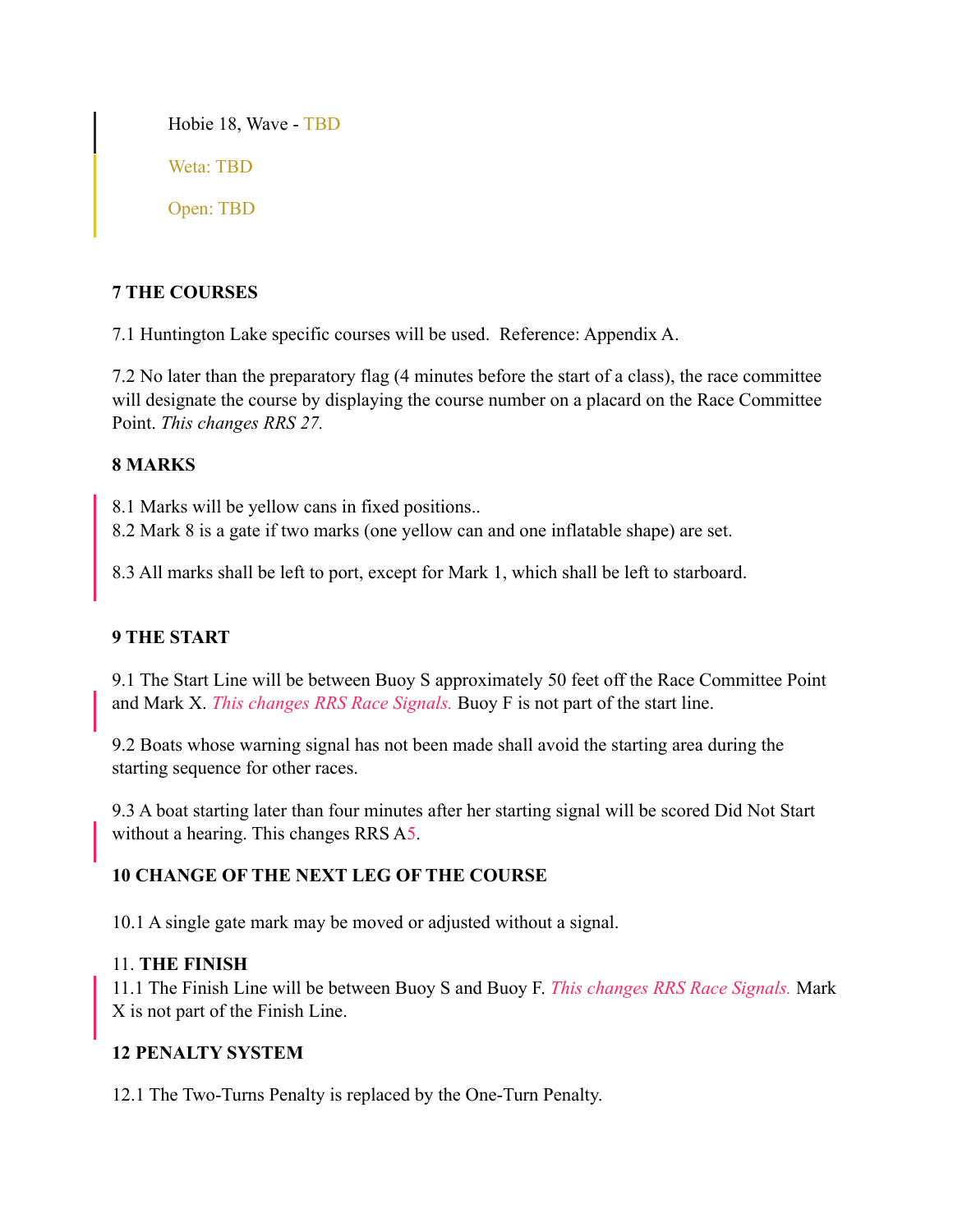# **13 TIME LIMIT**

13.1 Boats failing to finish within 30 minutes after the first boat in their class sails the course and finishes will be scored Did Not Finish without a hearing. *This changes RRS 35, A3, and A5.* 

13.2 Boats may be finished on the course at the discretion of the RC. The RC determines the method and order of finishing. This changes RRS A5.

#### **14 Empty**

#### **15 SCORING**

15.1 One (1) race is required to be completed to constitute a series.

15.2 When three (3) or fewer races have been completed, a boat's series score will be the total of her race scores. When four (4) or more races have been completed, a boat's series score will be the total of her races excluding her worst score.

#### **16 SAFETY REGULATIONS**

16.1 A personal flotation device shall be worn, properly fastened, by competitors while launching and when sailing, except briefly while adjusting clothing or equipment.

16.2 A boat that retires from a race shall notify the race committee as soon as possible.

16.3 Avoid fishing boats. They often have their line cast many feet away from their vessel.

16.4 Avoid power lines. Before raising the mast, and always while sailing, check for and avoid low overhead electrical power lines. If you see a power line, AVOID IT! A mast coming in contact or even near an electrical power line can cause serious injury and/or death to people on or touching the boat.

16.5 Please adhere to all local and state guidelines with regards to Covid-19 including wearing your mask and maintaining 6 ft social distancing from those not in your social bubble.

#### **17 RADIO COMMUNICATION**

17.1 Except in an emergency, a boat that is racing shall not make voice or data transmissions and shall not receive voice or data communication that is not available to all boats.

17.2 As a courtesy, the Race Committee will broadcast information on VHF channel 69 about breaks and signals. Radio communications DO NOT replace the official signals displayed at the Race Committee Point. Any missing, miscommunicated, or inaccurately timed broadcasts will not be grounds for a redress.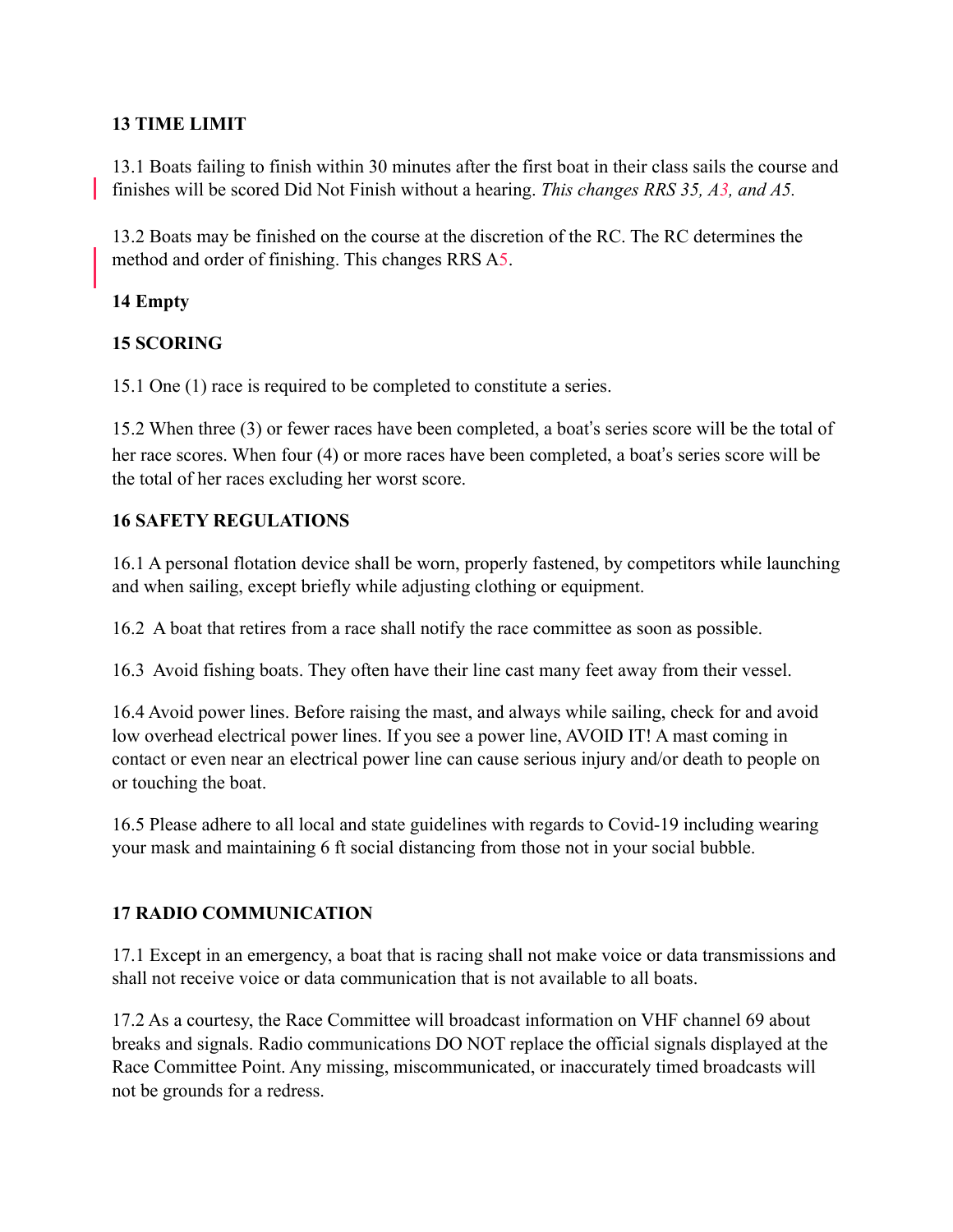#### **18 AWARDS**

18.1 Awards shall be presented at the Awards Ceremony after the conclusion of racing on Sunday.

# **19 DISCLAIMER OF LIABILITY**

19.1 Competitors participate in the regatta entirely at their own risk. It is the personal responsibility of each competitor to determine his/her level of safety. If wind, wave, or water conditions make you doubtful of your ability to handle the condition safely, it is your decision and your decision only to continue sailing or to retire. The organizing authority will not accept any liability for material damage or personal injury or death sustained in conjunction with, prior to, during, or after the regatta.

#### **21 and 22 Empty**

#### **22 INSURANCE**

22.1 Each participating boat shall be insured with valid third-party liability insurance with a minimum coverage of \$100,000 (USD) per event or the equivalent.